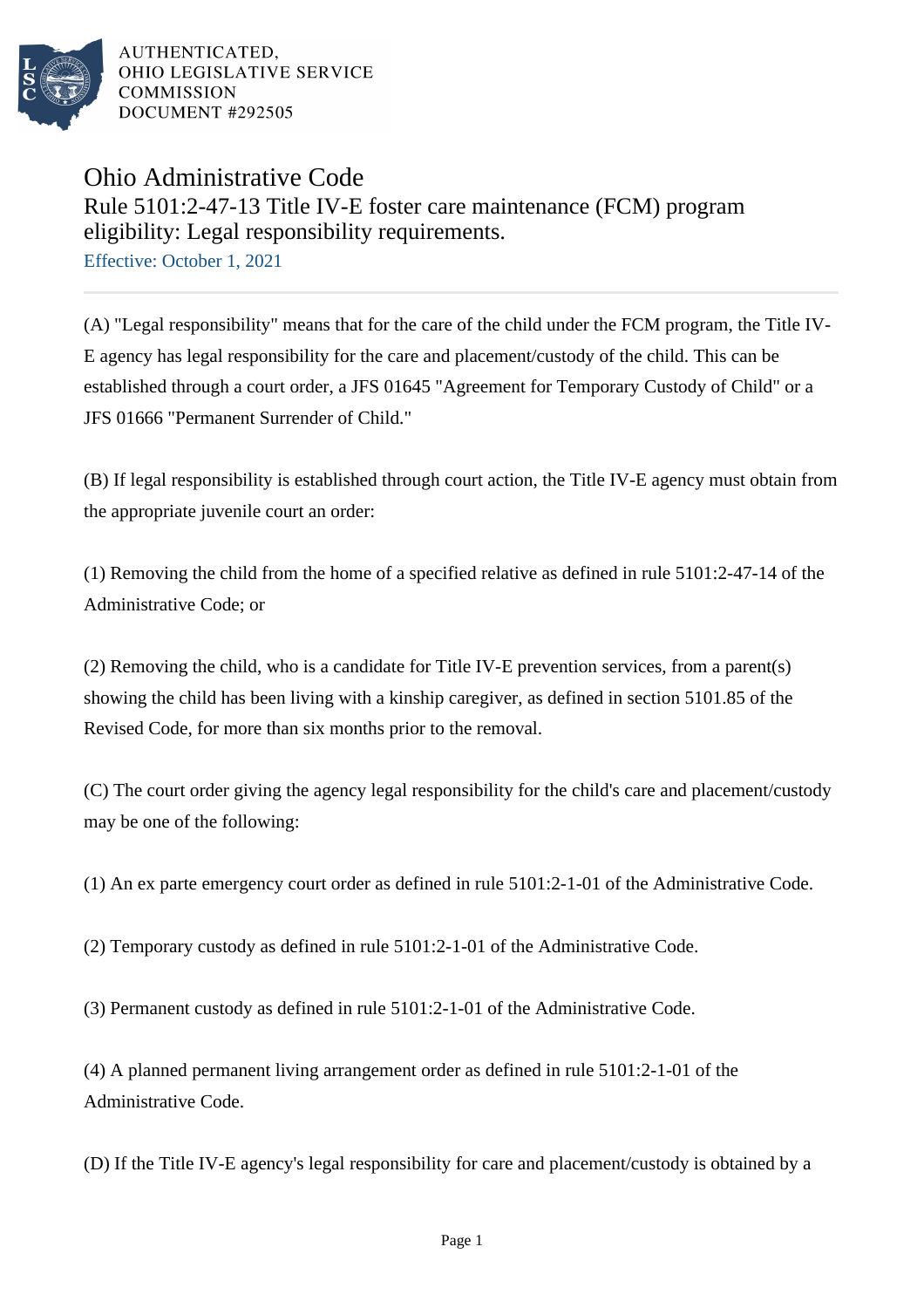

## AUTHENTICATED. OHIO LEGISLATIVE SERVICE **COMMISSION** DOCUMENT #292505

court order, the order leading to the removal of the child from the home of a specified relative must contain a judicial determination to the effect that continuation in the home would be contrary to the welfare, or that the placement is in the best interest of the child.

(E) In situations where a child is in a detention facility at the time the legal responsibility is directly ordered to the Title IV-E agency that begins the removal episode, the court order placing the child into detention or the warrant will serve as the initial court order that removed the child from the specified relative.

(F) If the judicial determination that continuation in the home would be contrary to the welfare, or that the placement is in the best interest of the child is not obtained, the child will not be FCM program eligible or reimbursable for this custody episode.

(G) If the Title IV-E agency's responsibility for care and placement/custody is obtained by a court order, a judicial determination of reasonable efforts, as described in rule 5101:2-47-22 of the Administrative Code, by a juvenile court of competent jurisdiction shall be obtained no later than sixty days from the date the child is removed from the home of a specified relative. If this determination is not obtained by the sixtieth day, the child will not be FCM program eligible or reimbursable for this custody episode.

(H) For all children who entered care as the result of a JFS 01645, the JFS 01645 must be executed in accordance with rules 5101:2-42-06 and 5101:2-42-08 of the Administrative Code. A judicial determination specifying that the placement is in the best interest of the child must be obtained when the Title IV-E agency requests an original thirty-day extension of the JFS 01645 pursuant to rule 5101:2-42-08 of the Administrative Code. If the best interest judicial determination is not obtained when an original thirty-day extension is requested, the child will not be FCM program eligible or reimbursable after thirty days, unless prior to the thirty days elapsing the Title IV-E agency obtains the following:

(1) A court order for care and placement/custody. Under this circumstance the agency must obtain the best interest determination in the court order giving continued custody to the agency.

(2) A JFS 01666. Under this circumstance, the signed, court approved JFS 01666 must contain the